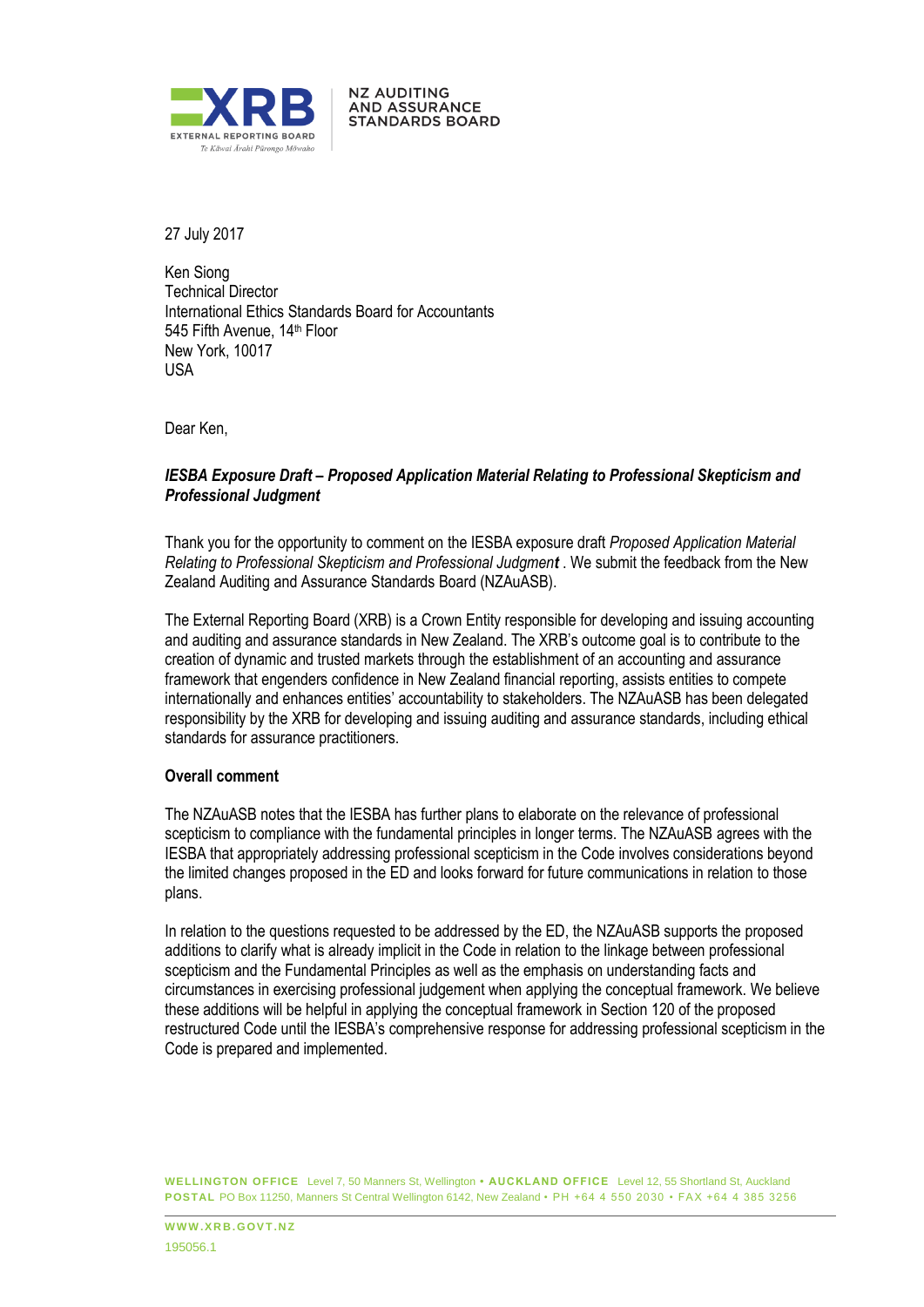In formulating this response, the NZAuASB sought input from New Zealand constituents.

Should you have any queries concerning our submission please contact either myself at the address details provided below or Sylvia van Dyk (sylvia.vandyk@xrb.govt.nz).

Yours sincerely,

In Sulman

**Robert Buchanan**

**Chairman**

Email: robert@buchananlaw.co.nz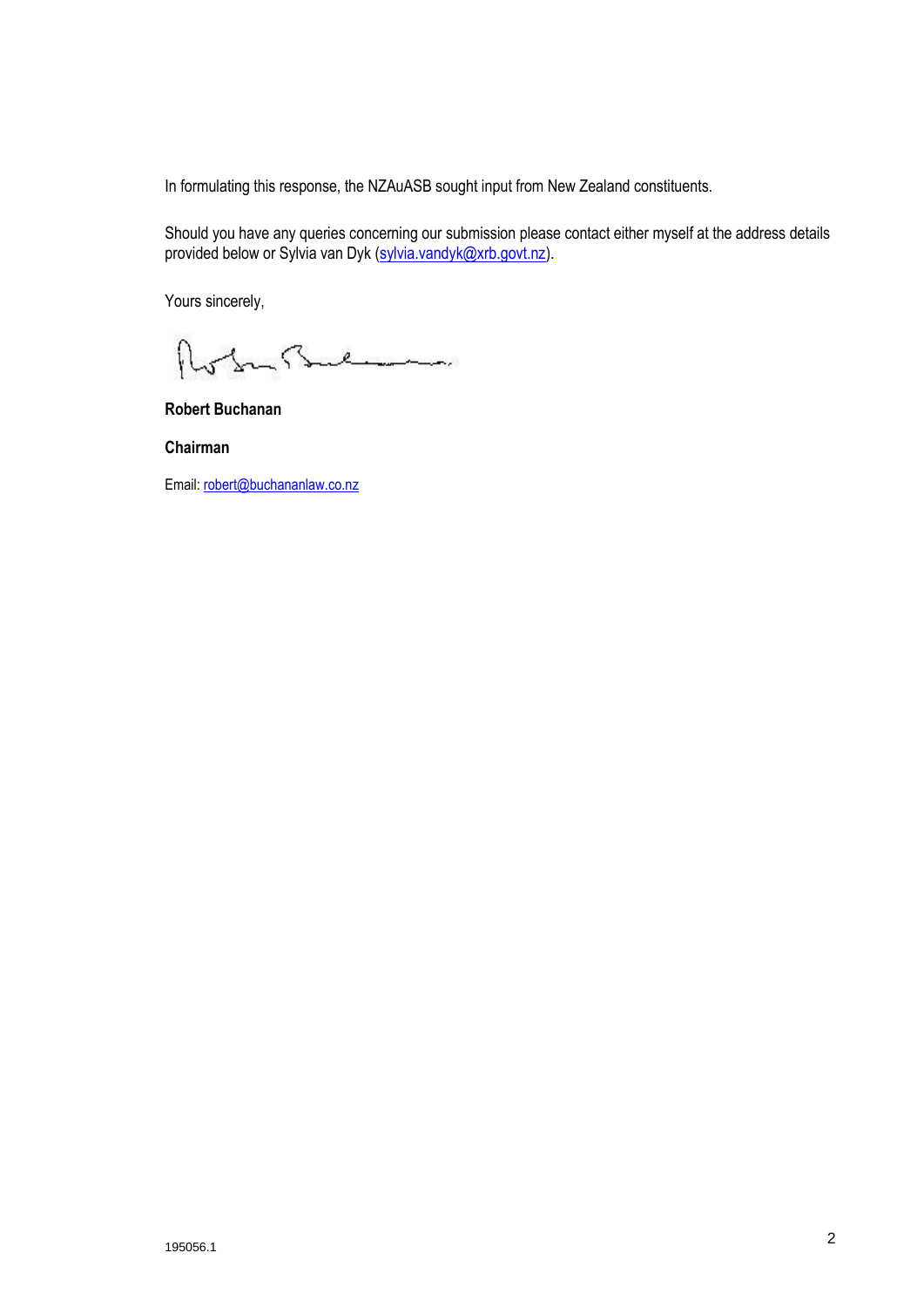

**Submission of the New Zealand Auditing and Assurance Standards Board** 

**NZ AUDITING AND ASSURANCE STANDARDS BOARD** 

**IESBA Exposure Draft** *Proposed Application Material Relating to:*

- *(a) Professional Skepticism-Linkage with the Fundamental Principles; and*
- *(b) Professional Judgment- Emphasis on Understanding Facts and Circumstances*

### **Schedule of Responses to the IESBA's Specific Questions**

**Proposed Application Material Relating to Professional Skepticism (paragraph 120.13 A1)** 

**1. Do respondents agree that the proposed application material enhances the understandability of the conceptual framework in Section 120 of the proposed restructured Code?** 

### **Response:**

The NZAuASB agrees that the proposed application material in para 120.13 A1 relating to professional scepticism clarifies what is already implicit in the conceptual framework. However, the NZAuASB notes that this paragraph states that "… Compliance with the fundamental principles supports the exercise of such professional scepticism. ...". The NZAuASB is of the view that the fundamental principles are part of the essential attributes that underpin professional scepticism. Thus, compliance with the fundamental principles is a prerequisite for appropriate application and demonstration of professional scepticism by professional accountants. The NZAuASB believes that there is a stronger linkage between the fundamental principles and professional scepticism than what is suggested by the proposed para 120.13. Therefore, the NZAuASB recommends replacing the word "support" with "underpin".

**2. Do the examples in the proposed application material clearly describe how compliance with the fundamental principles of integrity, objectivity, and professional competence and due care support the exercise of professional skepticism in the context of an audit of financial statements? If not, why not?** 

### **Response:**

The NZAuASB considers the proposed examples need to improve. We believe that recognising the fundamental principles as essential attributes of professional scepticism (as explained under question 1 above) will provide a better flow for the examples in the proposed application material. For instance, professional scepticism involves "being alert to conditions which may indicate possible misstatement due to error or fraud". Recognising such conditions and being alert to their indicators require professional competency and due care. A professional accountant without appropriate level of knowledge and skill for a particular engagement is unlikely to be able to identify all of the relevant indicators for risk of material misstatement that are relevant to a particular client's financial statements. Thus, the fundamental principle of professional competence and due care is a significant facilitator of professional scepticism.

Similarly, maintaining a curious and questioning mind depends on, among other things, the professional accountant's ability to appropriately counter bias, conflict of interest or the undue influence of others. Compliance with the fundamental principle of objectivity enables the professional accountant to be aware of this bias and to address such risks of bias by taking additional steps to critically evaluate relevant evidence.

**WELLINGTON OFFICE** Level 7, 50 Manners St, Wellington **• AUCKLAND OFFICE** Level 12, 55 Shortland St, Auckland **POSTAL** PO Box 11250, Manners St Central Wellington 6142, New Zealand • PH +64 4 550 2030 • FAX +64 4 385 3256